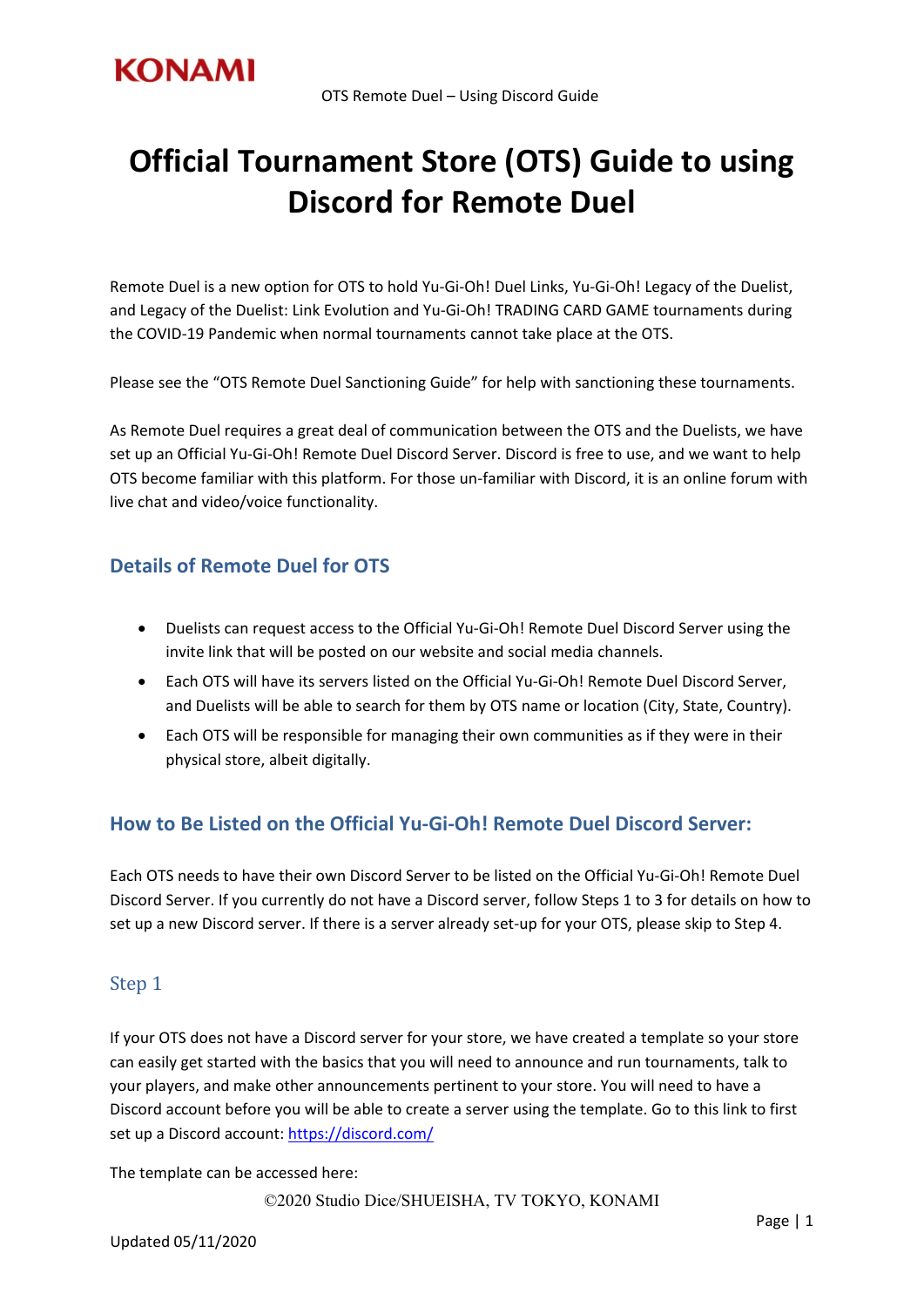<https://discord.new/ACg9NjsSN59r>

This link will also be available on the KCGN announcement site.

### Step 2

Once the server has been created, you will want to add channels and set it up in greater detail.



The first thing you will need to do is create an invite link as that is needed for the Wufoo form and will be how Duelists will find your Discord server.

Right click on your server logo on the left side of the screen:



Select the option "Invite People."

You can then see the direct link to your OTS server.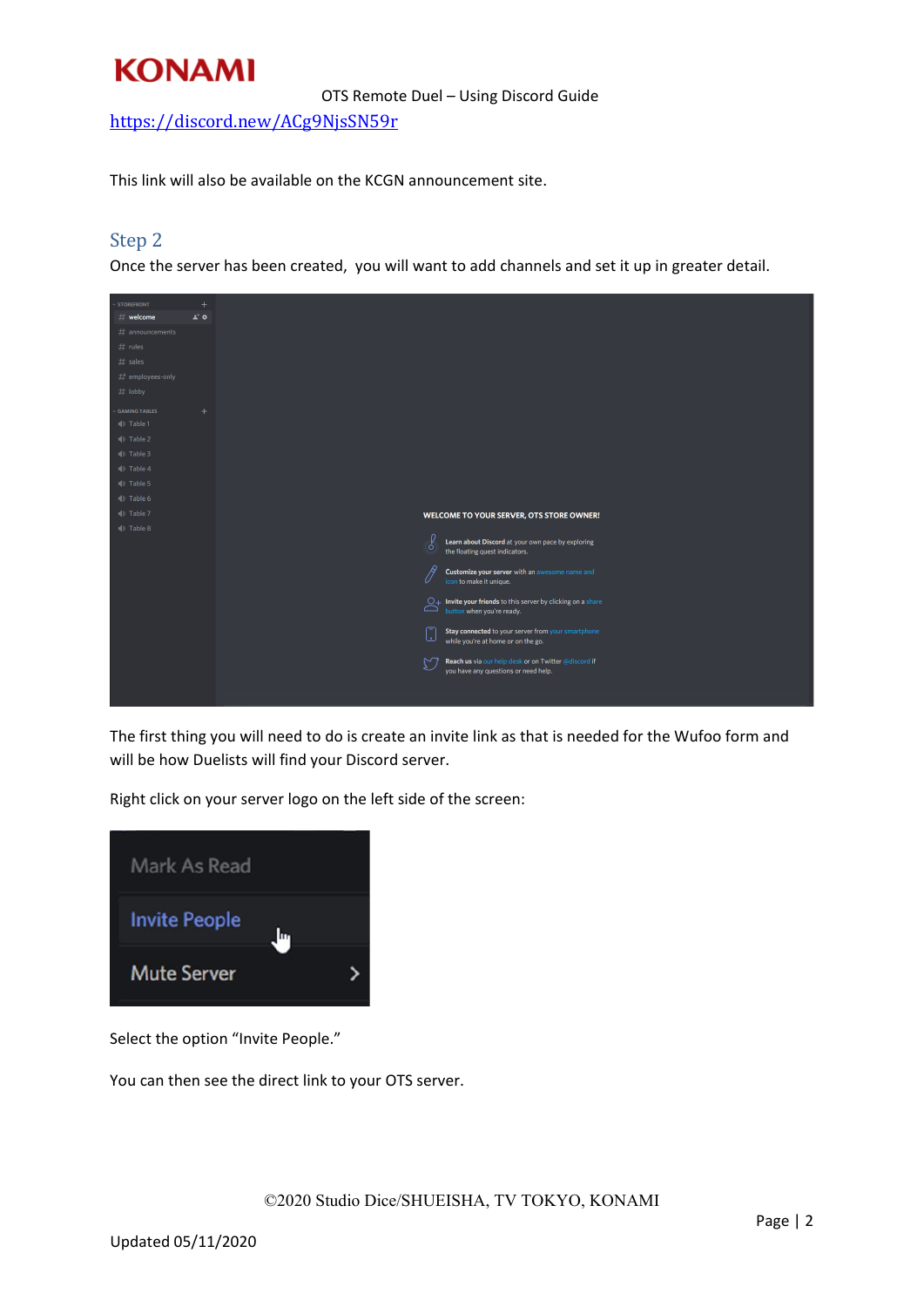OTS Remote Duel – Using Discord Guide

| https://discord.gg/KtDJaPh                            | Copy |
|-------------------------------------------------------|------|
| Your invite link will never expire. Edit invite link. |      |

Please note that you need to edit the settings of your invite by clicking on "Edit invite link." This gives you new options:

| <b>SERVER INVITE LINK SETTINGS</b>                                                                 |        |                            |  |
|----------------------------------------------------------------------------------------------------|--------|----------------------------|--|
| <b>EXPIRE AFTER</b>                                                                                |        |                            |  |
| Never                                                                                              |        |                            |  |
| <b>MAX NUMBER OF USES</b>                                                                          |        |                            |  |
| No limit                                                                                           |        |                            |  |
| Grant temporary membership                                                                         |        |                            |  |
| Temporary members are automatically kicked when they disconnect<br>unless a role has been assigned |        |                            |  |
|                                                                                                    | Cancel | <b>Generate a New Link</b> |  |

Set it to expire as **never** and **no limit** for the max. number of uses so that anyone can join at any time. You can copy the link that was created and post it on your Social Media Channels which will also redirect your players to your newly created server. When they click on the invite link, it will open Discord and show your server information so the Duelist can just click on the Join <Your Server Name> button.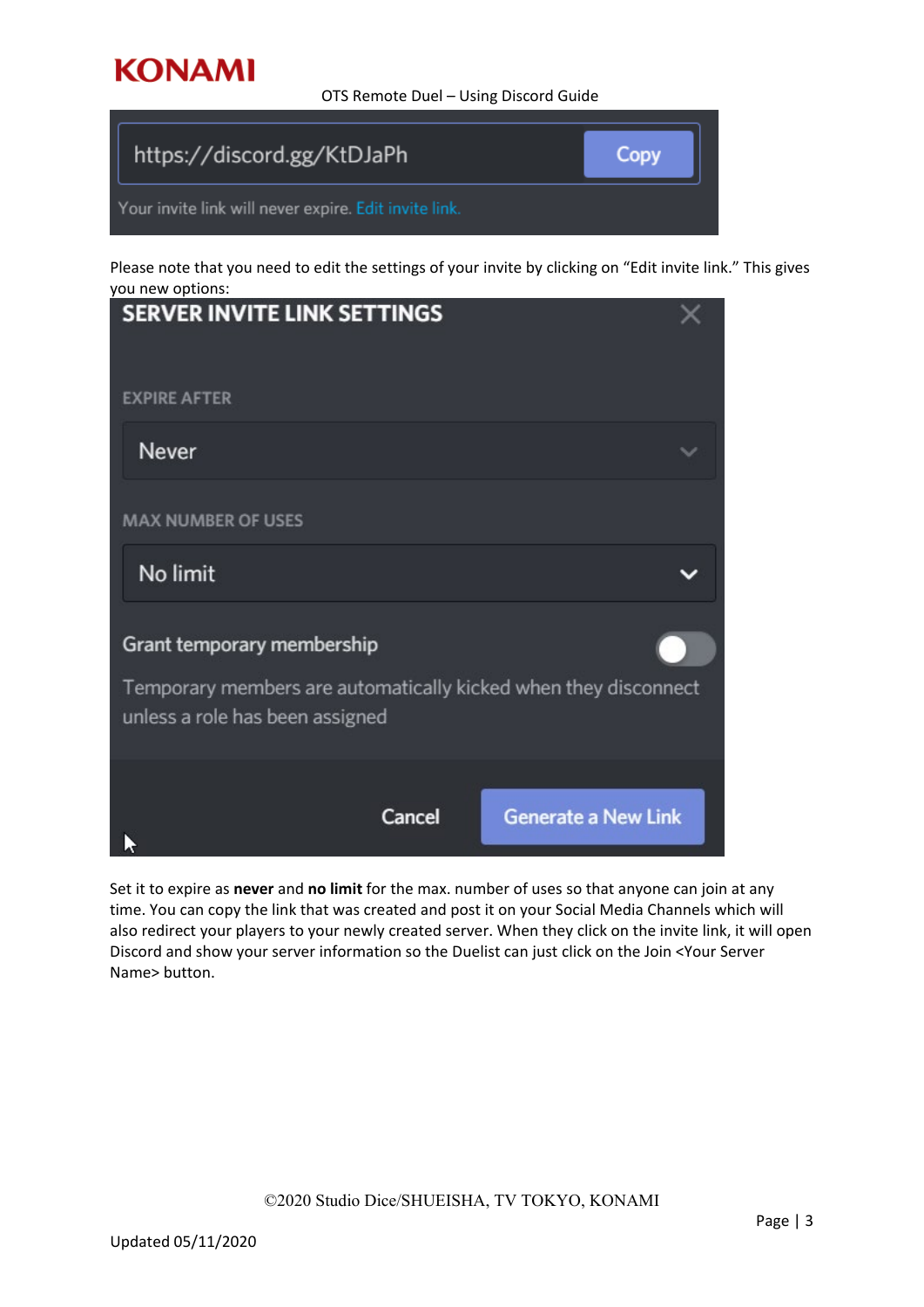#### OTS Remote Duel – Using Discord Guide



### Step 3

You can customize the server as you want, add more channels, post announcements, etc. For additional help with working with Discord please use the link below for guides on customizing and personalizing various parts of your channel.

#### <https://support.discordapp.com/hc/en-us/articles/115001580171-Channel-Categories-101>

"Roles" play an important part in Discord as it allows specific users to have access to various parts of your channel. As the creator of the server, you will have the "Store Staff" role which gives you the ability to make any edits necessary to the server. All new users coming into your server will have not have a role. Please review the "Role Management" documentation below to see how to assign roles and powers that each kind of role may have in your server.

#### <https://support.discordapp.com/hc/en-us/articles/214836687-Role-Management-101>

Please note that the players coming in will not be assigned a "Role" unless changed after the server was created. It is recommended that you ask your players to add their Konami Card Game ID next to their username as they enter your server to verify the player's name during each match. Players can do so by right-clicking their username in the right side of the server and clicking "Change Nickname." These changes will only affect their Nickname in your server.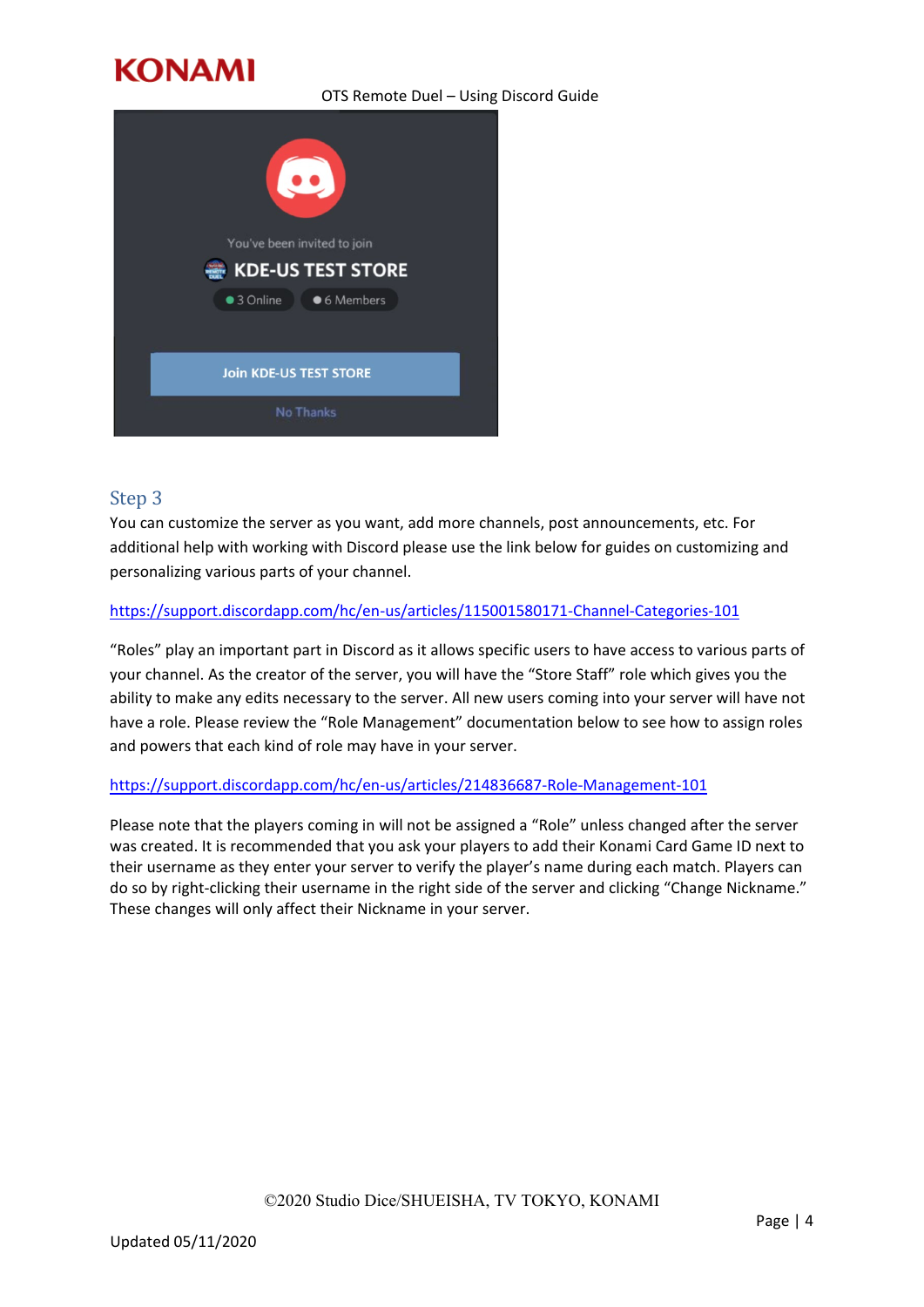

OTS Remote Duel – Using Discord Guide

| <b>STORE STAFF-1</b>   |               |           |
|------------------------|---------------|-----------|
| Profile                |               | $-0100$ → |
| Mention                |               |           |
| Mute                   |               |           |
| <b>Deafen</b>          |               |           |
| <b>Change Nickname</b> | և             |           |
| Roles                  | $\rightarrow$ |           |
|                        |               |           |
|                        |               |           |

### Step 4

If your OTS has a Discord server set up, you can request to be added to the Official Yu-Gi-Oh! Remote Duel Discord Server using the Wufoo link: <https://yugiohcard.wufoo.com/forms/z1rvxtfi0wqjz6d/>. Once approved your OTS will be added to the Official Yu-Gi-Oh! Remote Duel Discord Server.

# **Navigating the Official Yu-Gi-Oh! Remote Duel Discord Server**

For more information on the what Duelists will see on our Server, please visit the "Welcome Channel" of your selected language. For this tutorial we will be using the "Welcome English" channel.



This Category has different Channels within it.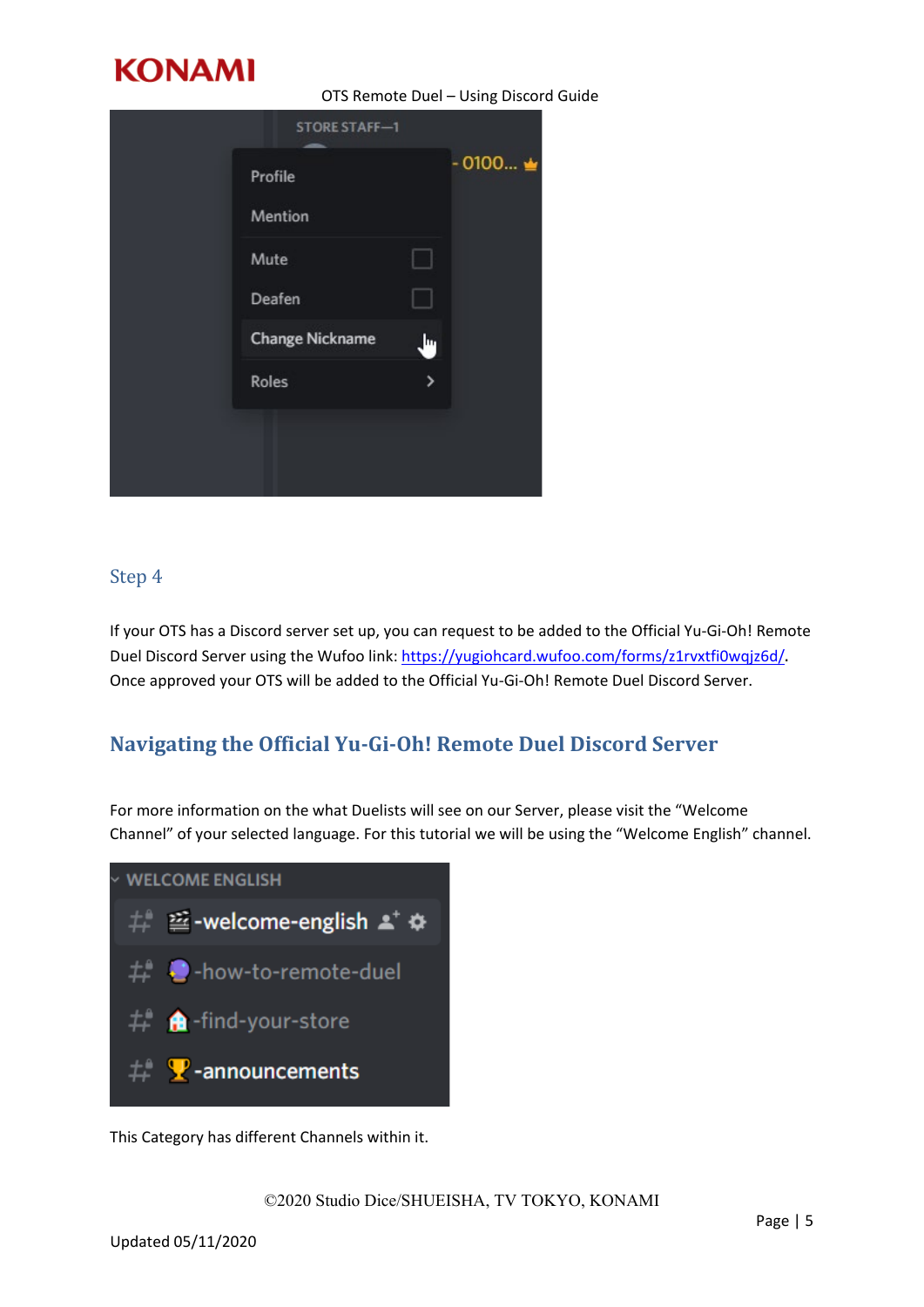#### OTS Remote Duel – Using Discord Guide

Once your OTS is connected to our server, users can search for your OTS from a list of connected OTS servers. The automated chat bots in our server can understand basic command that you give them and reply depending on what you ask them.

The "command" you give them should be formatted with a "!" before each command word such as "!storelist" or "!join". Depending on the command word, you may have to add a follow-up suffix word to what you would like to see such as "!storelist uk".

The various available commands are explained in the different sections of the server. Players will be able to find the commands by navigating the different channels.

When a user searches for a !storelist countryname they will be linked to that country's channel. In this case we used the command !storelist uk and the channel appeared.



Clicking on the #country-uk brings you to that channel



Stores that get registered will then show like this:



## **Setting up Tournaments using Discord**

Once you have sanctioned your tournament in KCGN, you can set it up in Discord.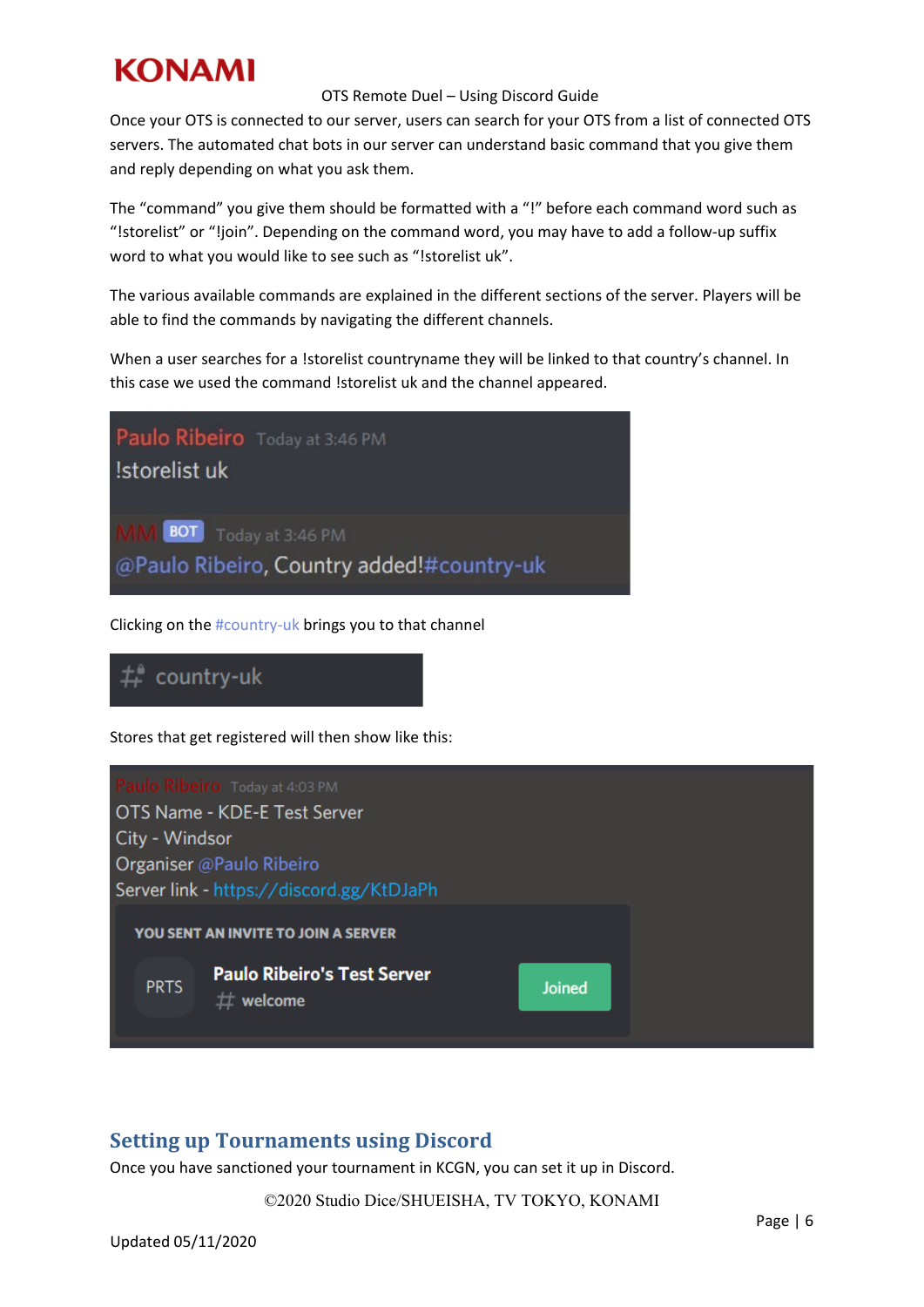

#### OTS Remote Duel – Using Discord Guide

You will be able to set up online events with Discord. Duelists will have to Duel using a webcam or their smart device camera for this for the Yu-Gi-Oh! TRADING CARD GAME. For tournaments using Yu-Gi-Oh! Duel Links, Legacy of the Duelist (LOD), and Legacy of the Duelist: Link Evolution (LOD2), Duelists will use their specific devices to play against each other. Please see the specific game guides for more details.

Once you have the tournament created, you can promote it on your server. We recommend using the channel #tournament-search to post your events on the page making sure to add details such as Date, Time (please include time zones), and format (TCG, Duel Links, LOD, LOD2). Users can also search for posts using the search function.

Here's an example

In your template server you can find the server section



You can add additional channels by clicking the "+" button. You can then name the new channel. You can also reorder and arrange your channels as you see fit, don't fret if it appears in the wrong place initially.

Here you can write all the tournament information, registration fee, limit for registration, maximum number of people allowed, time limits, etc.

You can then share this channel using the invite function.

This follows the same process of copying the link to your OTS server, but instead it will link to a channel directly.

Right click on the channel #tournament-1 and click on invite.



You can then see a list of users that you can invite. You can also share the link to this channel directly by copying the link that appears: